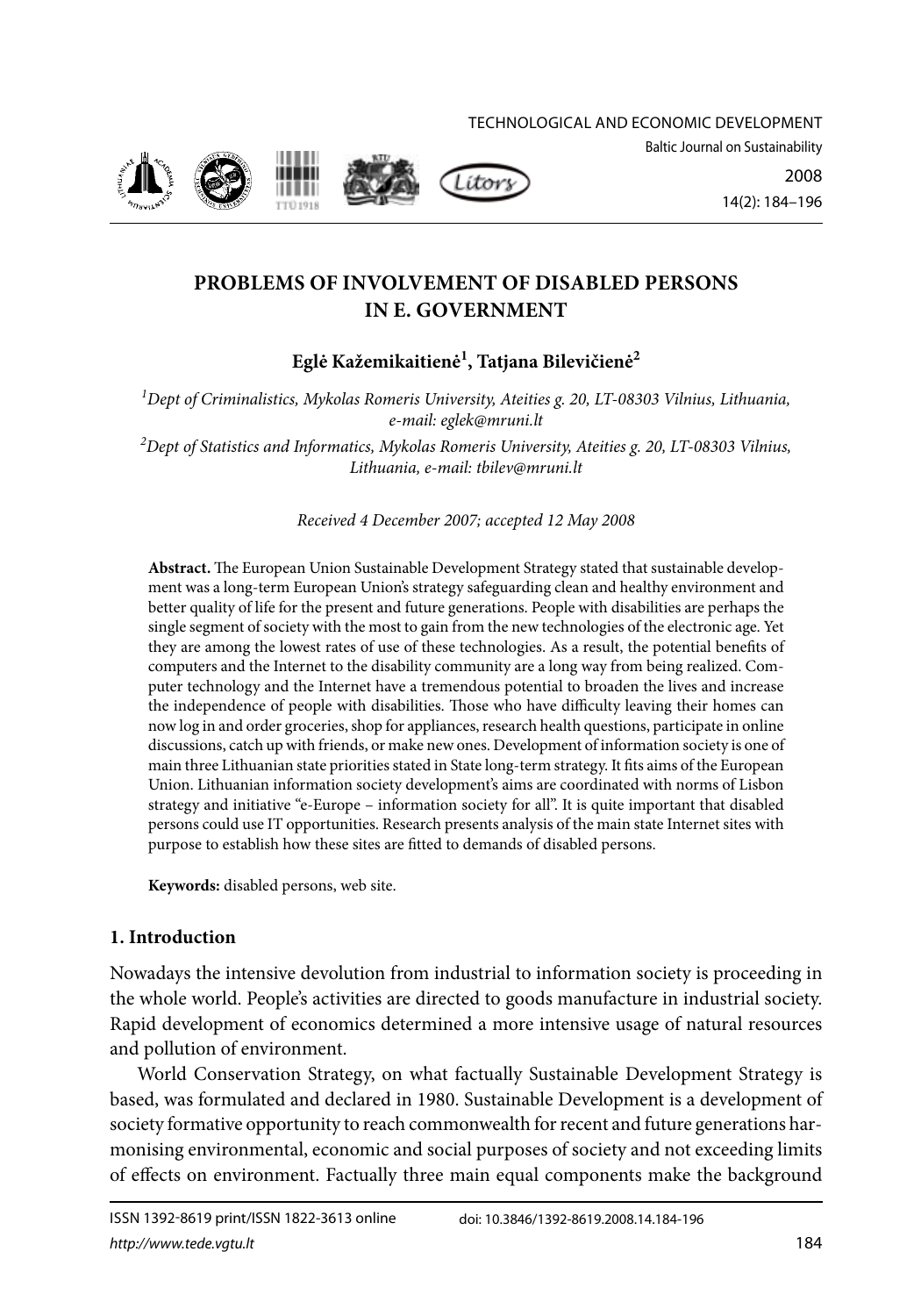for sustainable development conception – environment protection, economic development, and social development.

Information (knowledge) society is open, educated and learning society; members of it can and manage in all fields of their activities effectively to use information resources of state and world; governmental institutions secure accessibility of information, develop state infrastructure, its international integration. Opportunities and conditions for comprehensive implementation of their capabilities and rights, for being sterling modern world society member, to use actively advantages of modern information technologies, are composed for citizens (Burchardt 2006).

We can see a lot of common accents in strategies of sustainable development and creation of information society.

The European Union is an undoubted leader of sustainable development. The European Union Sustainable Development Strategy (European… 2001) was certified in 2001. This strategy supposes to limit the amount of main problems and distinguish such six priorities of sustainable development: remission of world climate's changing; reduction of transport influence on environment; reduction of danger for humans' health; more effective usage of natural resources; reduction of poverty and social disjuncture; solution of problem of society obsolescence.

#### **European Public Administration network**

It is necessary that implementing this strategy an economical development speeds social advance and improves condition of environment, and social policy stimulates economical development, and policy of environment would be economically effective.

Lithuanian National Sustainable Development Strategy (Lithuanian… 2003a) was confirmed by Lithuanian Republic Government in 2003b. It formulates the main purposes, tasks and forecasts the means of its realisation. The attitude that during consideration period (till 2020) the Eurointegral processes will influence the development of Lithuania, was hold in preparation of National Sustainable Development Strategy.

Environment of market, work places, household, leisure are rapidly changing in the world. Privatisation, competence, ability to use opportunities of information technologies achieve a particular importance.

Dilative information technologies and communication measures, information become the most important personal tools and communication means that formulate the perception of the world.

Modernisation of state government implanting information technologies in government processes lets to develop the electronic government. During the period of implementation of Lithuanian Public Administration development till 2010 strategy (Lithuanian… 2004), the main attention should be paid to a better management, administration of human resources, innovations in public services, e-government.

Persons, who cannot use information technologies, loose opportunity to receive a particular information and public services. Disabled persons because of an unsuited physical environment often have no opportunities to use information available for the healthy part of society and to reach a source of information.

Information for disabled persons maintain that all official information (written, plural, video) should be presented in ways available for disabled persons. Accessibility of informa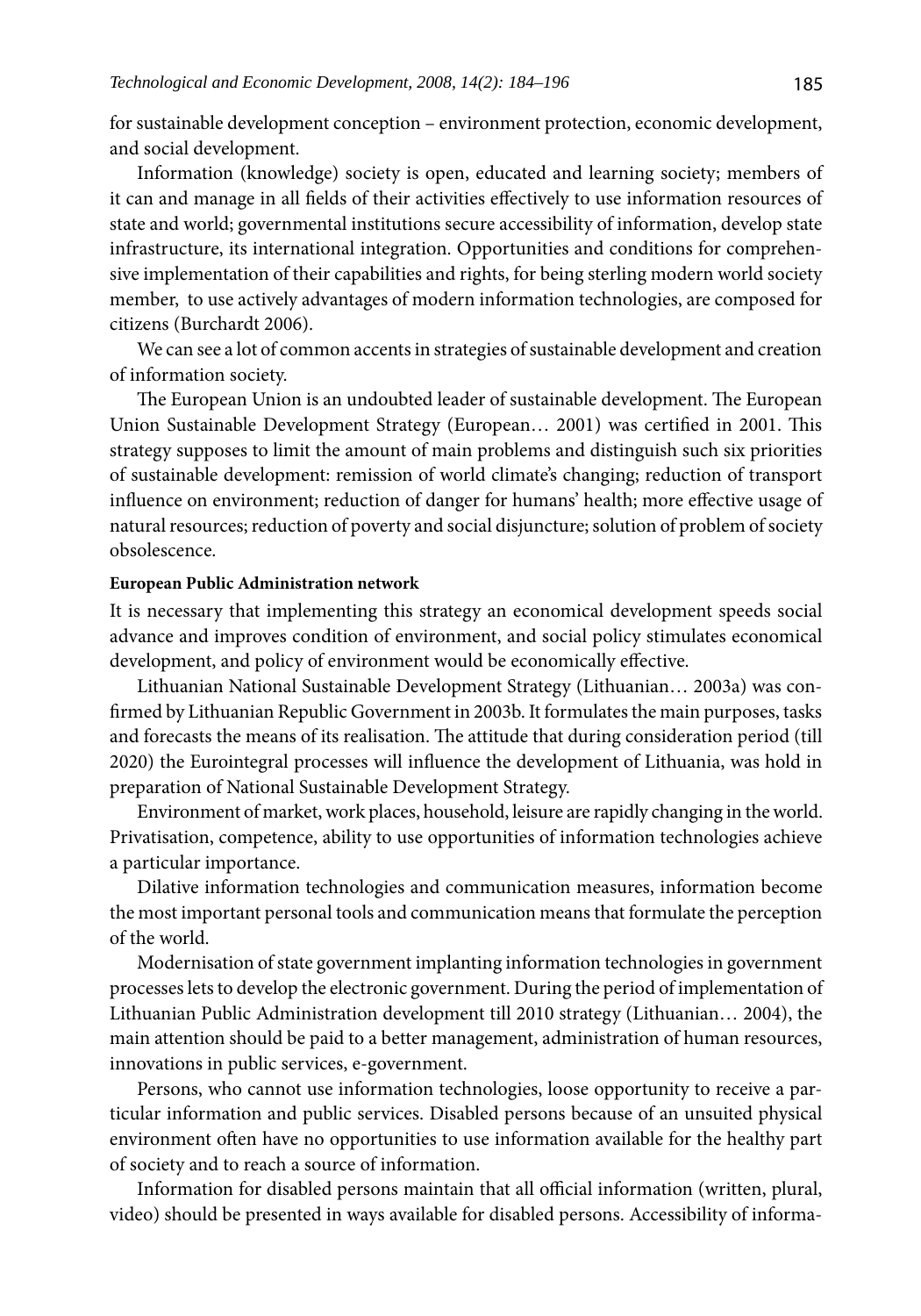tion services for them should be ensured during a time; norms of adaptation of elements of social destination information should be regulated by legal acts.

Stream of electronic information diffusive from governmental institutions should be available for everyone.

# **2. Peculiarities of information society development and establishment of electronic government in the European Union and Lithuania**

Internet changes our conditions of studies, work, creation, rest and commerce. We all become inter citizens of world being in any part of world in internet. Development of internet is an integrating component of the new economics.

European Parliament firmly supports information society; the basis of it is interests in citizens and society. Lisbon strategy, confirmed by European Council in 2000, stated a new strategical target for European Union (EU) – during a decade to transform it into the most competitive and dynamic economics of the world, developing on knowledge basis. Creation of information society that helps implement knowledge economy was among others targets of Lisbon strategy. It stated that people are the biggest worth of Europe and the main target of European policy. Investments in people and creation of state of active dynamical welfare should be essential to secure place of Europe in knowledge-based economy and it should seek that coming of this economy does not escalate such social problems as unemployment, social disjuncture and poverty.

Report "eAccessibility of public sector services in the European Union" (Report… 2005) accents that the use of ICT is transforming in such a way how governments across the European Union interact with businesses and citizens. As European governments work to improve their public services through the innovative use of ICT, we have to ensure that all citizens, who wish to, can access and use what public administrations offer as far as it is reasonably.

This means that the channels we use and the content we provide and the electronic services we offer must be responsive to people's needs. This is not just beneficial for the individual, but equally for the society at large. When inclusion is built-in to public service design from the outset, individual opportunities in education, employment, health and social life are enhanced and this, in turn, has the potential to bring about a significant economic impact in Europe. This aspiration is, as this EU-wide research project shows, a real, yet surmountable challenge that we all face.

European Commission in 2005 in its Communiqué "Common actions for stimulation of development and employment: Society Lisbon Programme" (Common… 2005) offered to start a new implementation of Lisbon Strategy. European Council of Directors named the knowledge and innovations as engine of stable development and announced that information society, based on wide implementation of information and communication technologies providing public services in small and middle enterprises and household, should be created.

On initiative of European Commission i2010 – to stimulate the growth and employment of information society (i2010… 2005), is the basis to renovate Lisbon strategy for economical development and creation of work places. The main raised objectives of modern information society are solved in i2010 initiative and some main actions are excluded and should be implement in 2005–2010.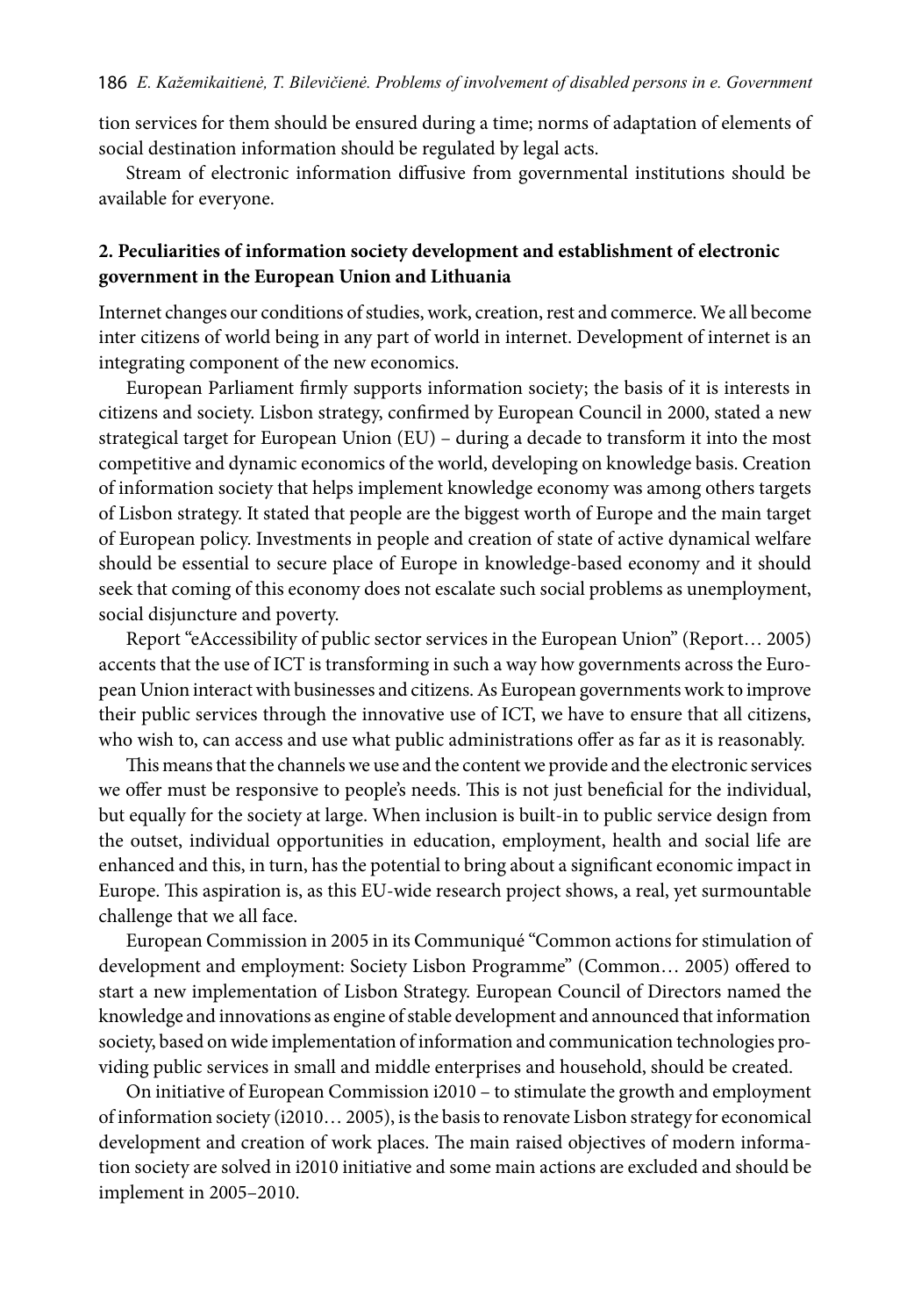There is forecasted in actions plan of i2010 to involve all citizens in e-government, to provide for them modern, trustful and acceptable services; to arise effectiveness and virtue of e-government, satisfaction of customers, to secure the main services of wide influence for citizens; to implement the main measures that let to create conditions for citizens to use the convent approach to public services in the whole Europe.

Actions of policy of information society and digital environment of 2006–07 are renovating in Communiqué of European Committee of economical and social affairs "i2010 – the first annual report concerning European information society" (i2010…, 2006). The communiqué is based on related work document of Commission's services, the main activities of i2010 initiative for changing the information and communication technologies in the EU context are reviewed in it. The main purpose of this communiqué is to stimulate coherently to implement initiatives for e. accessibility in members and industry. Benefit of information technologies for disabled persons, difficulties and problems of creation such technologies are discovered in the communiqué.

All states members in their national reforms programmes stand on information and communication technologies; the main aspects are e-Government, broadband connection and digital literacy. Problems of information and communication technologies are excluded as objectives in national reforms programs and that's why a wider reclamation of it is supported.

Lithuania became an active participant of "e-Europe 2005" (e-Europe… 2002) initiative after entry the European Union. Information technologies, implanting in different fields of life, open new and more comfortable, effective opportunities of receving different services and information. Modernisation of state government becomes the main factor ensuring a coherent development of society.

Knowledge society among safe society and competitive economy is the first of three permanent priorities of state development, which are firmed in National permanent development strategy (Lithuanian… 2002b). The main purpose of this strategy is to create environment for developing material and morale, welfare of state, the knowledge society; a safe society and competitive economy are generally outlined in it.

One of the main purposes of Lithuanian National Conception of Development of Information Society (Lithuanian… 2001) is to modernise the state government by using computerising information sources, improving e-government, supplying for citizens the opportunity to ease to get information from all state and local government institutions. Improving e-government is important to coherently develop electronic context, to stimulate service offering by electronic ways, to ensure for citizens and business subjects the opportunity to use such services. For solving this task, it is important to ensure the acceptance of modern technologies for all willing persons.

"Electronic government conception" (Lithuanian… 2002c) confirmed by Lithuanian Republic Government, presents the attitude towards the phenomenon of electronic government (further – e. government) in Lithuania; it is seeking to improve (using digital technologies) offering of public services for state and municipality institutions, citizens of Lithuanian Republic and business subjects. The specific Lithuanian conditions and the European political initiative, regarding e. government, are considered in the conception. The attitude that in distant ways of supplement of public services involve all measures for supplying public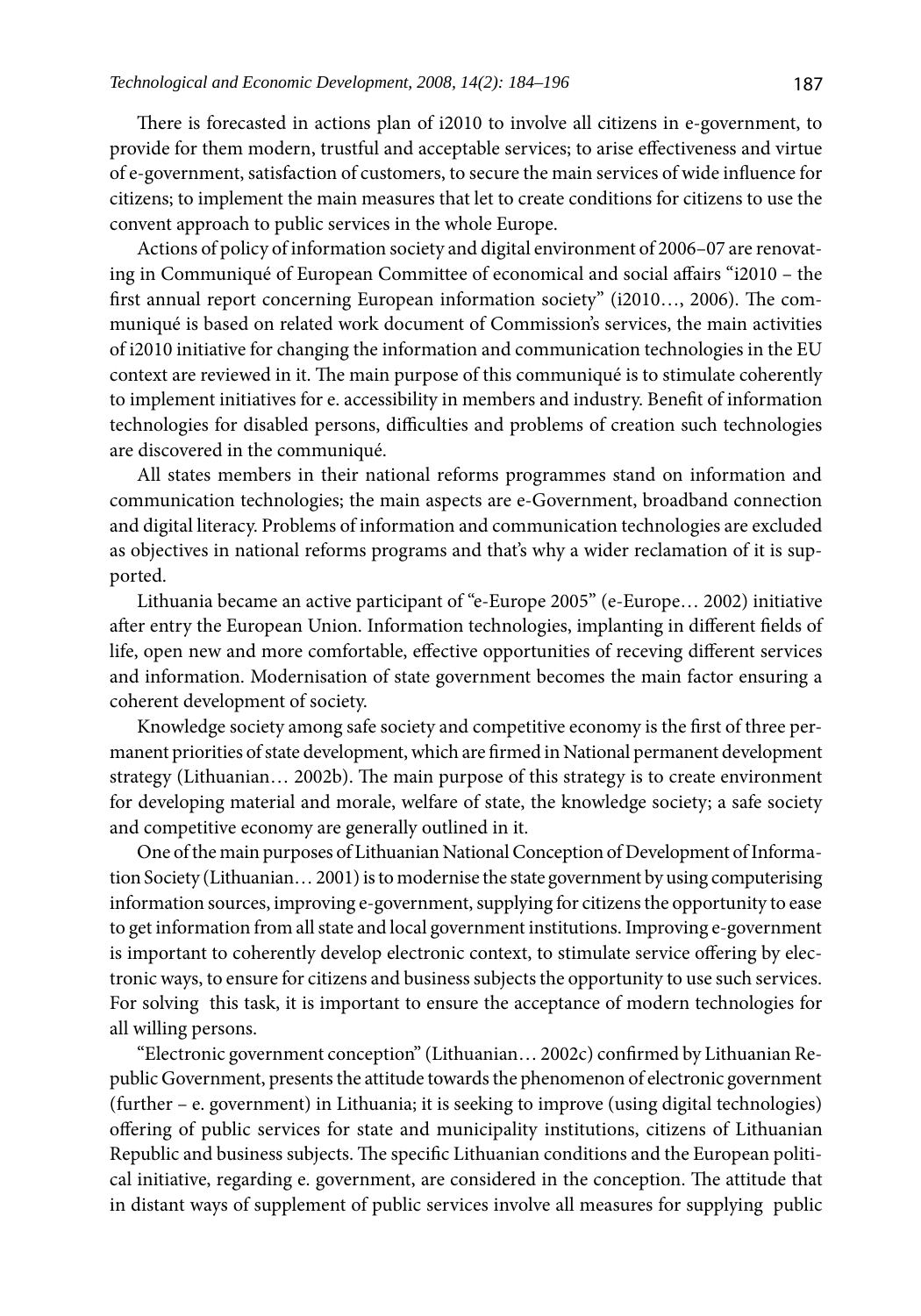services, permissive to communicate, ask and get public service without a direct connection of conveyor and recipient of public services. The conception pointed to the huge importance for disabled persons then digital technologies are used for public services.

Realisation of electronic government's projects will increase efficiency of administration system, reduce the amount of state servants, and improve quality and expedition of administration. Application of accomplishments of information technologies for state administration will discover new opportunities of citizens' cooperation with state institutions.

All citizens should have equal opportunities to use information technologies for social demands. Public services of information character should be presented with orientation to customers.

Public services to Internet move step by step – from services with information character (state and local authority institutions present public information by internet) to complete interactivity (customers deliver electronic query and get valid electronic public service). More and more available Internet and computer techniques apace change life of many people. New public services are created and the existing services start supply new ways. Information technologies applied in a proper way help create the better access to information technologies and public services, to supply public services in different distance ways, to better pander purposive demands of citizens groups.

According to the of European Commission, Lithuania is in the 13th place among all 25 members of European Union concerning the attainability of the main public services by Internet. Government of Lithuanian Republic confirmed the plan forecasting that 90 % of the main public services will be moved to the electronic space till 2008.

In such an attitude, Internet sites have an extraordinary importance and can provide all public information concerning state institutions, its functions and public administration services for citizens and enterprises.

# **3. Principle of equal opportunities of Lithuanian sustainable development strategy**

Sustainable development in Lithuanian Sustainable Development Strategy (Lithuanian… 2003a) is treated as a compromise between environmental, economic and social society tasks, a formative opportunity to reach Commonwealth for recent and future generations not exceeding limits of effect on environment. Priorities and tasks of Lithuanian Sustainable Development Strategy were formulated based on national interests, valid documents and norms of European Union Sustainable Development Strategy. It is forecasted that Lithuania according to social indexes should reach a recent average of European Union states. A high attention should be paid to prevention of disability, social disjuncture. Such priorities, as the reduction of unemployment, poverty and social disjuncture, increasing the role of education and science, are excluded in Lithuanian Sustainable Development Conception.

Lithuanian Sustainable Development Strategy and measures of its realisation based on several main principles, one of it – principle of equal opportunities: equal opportunities to use results of economic and social development and to have a clean and healthy environment should be provided for all recent and future generation and citizens of all regions and other territorial parts. The highest attention to realisation of the principle of equal opportunities is paid for forecasting means of social development (employment, education, social protec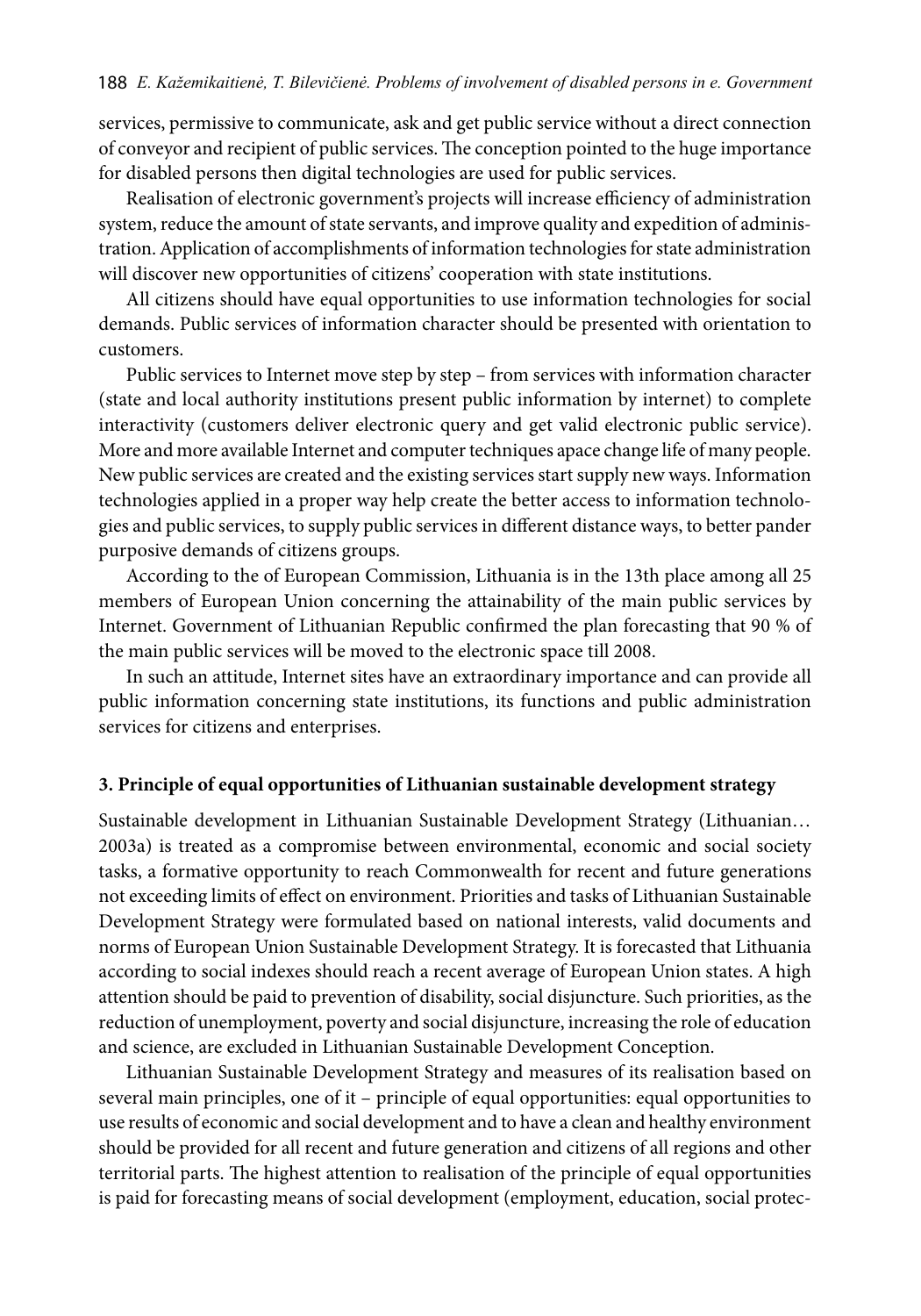tion) and measures of reduction of region solitariness. By solving the problem of social disjuncture it is pointed that it should be ensured for citizens groups of social disjuncture the opportunities to receive a proper education, to choose and influence the most important solutions of their life.

"Disability" in Lithuania means condition of a person stated by competent institutions that a person cannot totally or partly take care of his personal and social life, to implement his rights and accomplish his duties because of his natural or acquired physical or psychical disadvantages. According to Lithuanian state medical social examination commission, the index of disablement reaches 10 %, so the common amount of disabled persons is about 340 000 inhabitants. About 40 000 of disabled persons cannot accept and process information in usual ways.

The task of Lithuanian Republic Law on Social Integration of Disabled Persons (The Lithuanian… 1991) is to ensure equal rights and opportunities of disabled persons in society, to determine principles of social integration of disabled persons, to determine a social integration system and its grounds and circumstances. Social integration of the disabled persons is organised according to principles of equal rights and opportunities.

The main institution implementing social integration of disabled persons is Lithuanian Republic Government.

#### **4. Problems of disabled persons and their solution in information society**

When information technologies expand, information becomes the one of the most important person's work tool, communication means, forming the perception of the world. We need information on independent and active life. Disabled persons have the same rights and freedoms as other citizens.

Socially excluded groups are those most likely to be digitally excluded - least likely to access or benefit from information and communication technologies. Problems with these groups include: unemployment, homelessness, health issues and learning difficulties. Frequently, individuals and families who are socially excluded have complex and multiple needs, which need strategically targeted resources and support (Foley 2005).

Seeking to diminish the information isolation of the disabled persons, provide equal opportunities to take part in the process of information society development, the implementation of information technologies for demands of disabled persons should be forwarded. Access to information lets them to get and provide information and have equal rights for taking part in social development process (Kim 2007).

Lisbon strategy pointed that social and economical integration should be secured for all people. If information and communication technologies will be not implemented for disabled persons, they will be more disjunctured from the main labour market. Economical and social integration of disabled persons is possible only if principles and practice of e. accessibility will be totally and effectively implemented.

The main task of information environment for the disabled is to eliminate difficulties that disturb these persons to receive, use, process and transmit information. All possible information resources should be available universally. Special portals could be created in common different information systems, for example, in state portals.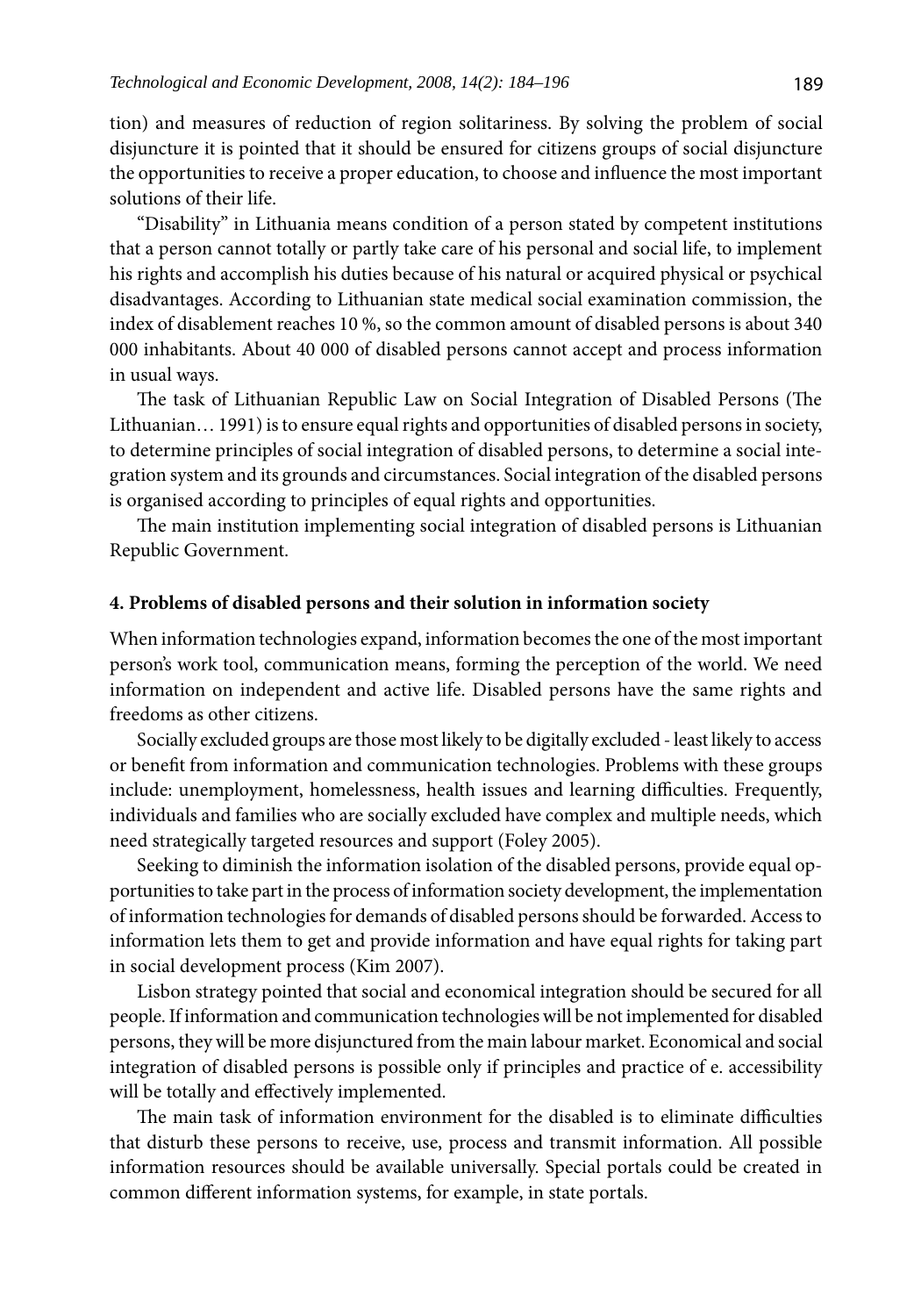Plans of information development activities certified by EU – e-Europe 2002, e-Europe 2005 pointed the attitude to implement Internet sites of public destination for disabled persons in European Union. EU Commission points in communiqué "e-Europe: Access to public websites and its content" recommendations prepared by Word Website consortium W3C "Recommendations of accessibility of websites content" (Web… 1999) as standard on that should be based adaptation of websites for the disabled. The main purpose of these directives is to increase accessibility of Internet and both to make its content available for all customers independently of their technical equipment.

European Commission in i2010 plan forecasts till 2010 to supply all citizens an easy and comfortable approach to e. services, to fight against digital disjuncture, to solve problems connected with such phenomena. Application of information environment for the disabled is presented in National program of disabled person's integration in 2003-2010 (Lithuanian… 2002a).

Information society development committee created in 2002 "Conception of adaptation of information environment for disabled persons", in which modern measures are presented that allow integrating old systems, databases with latest architecture and means solutions. Provisions of this conception pointed that creating information society demands of disabled persons should be considered. For example, alternative way (together with printing or image's providing on monitor) - synthesis of sound or Braille script should be offered for persons with disability of sight. It should be considered that speed of information reception, process and usage of disabled persons is less than others customers, when software and services are projecting (Kaye 2000).

### **5. ES and world states institutions' websites in the context of valid requirements**

eGovernment strategies rarely consider the needs of people who have become socially excluded, and social inclusion strategies rarely consider the role of ICT. Most eGovernment services fail to reach socially excluded groups. The benefits of digital transformation have not extended to all groups in society. However, the benefits offered by technology do not need to bypass individuals who have become socially and digitally excluded. Technology can produce benefits even for those who cannot or will not use technology themselves. It is often forgotten that the largest users of government services are individuals who have become socially excluded (Foley 2005).

There are some individual accounts of the difference that access to the Internet has made in terms of choice and opportunities to be included in the social world. The European Union (EU) institutions promote inclusive accessibility for government websites throughout the EU, and maintain that most barriers could be overcome if web designers (Pilling *et al.* 2004).

The study of web accessibility across the EU public sector at the national and EU levels, i.e. central government and European institutions. The results of the study of web accessibility across the EU public sector at the national and EU levels policy survey indicated that, whilst there is considerable strategic support for eAccessibility, there is significant diversity in approach and in many instances, little in the way of incentives, training or accreditation.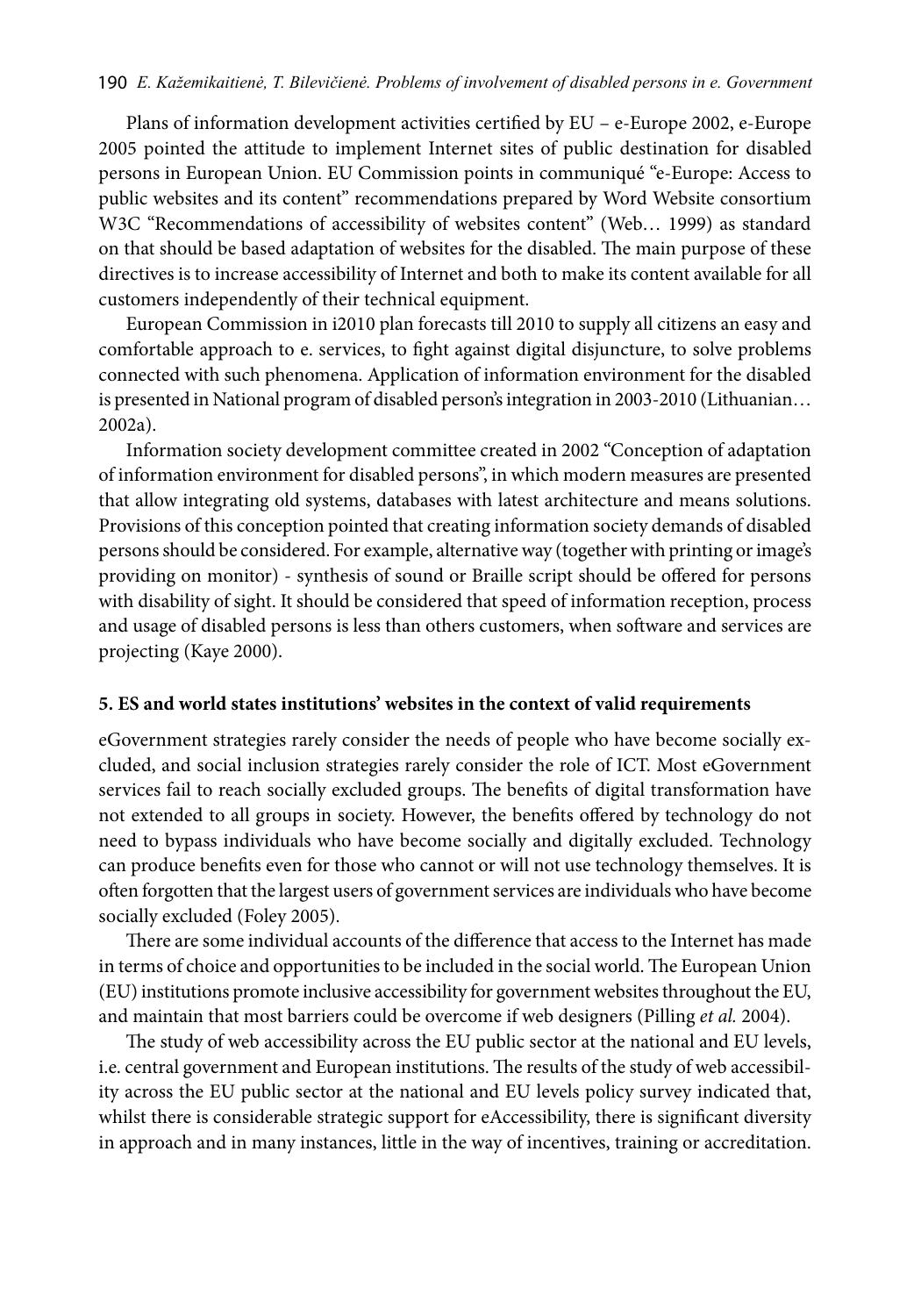Given the cultural and governmental diversity across EU Member States, this comes as no surprise, but there is much that governments can learn from each other due the variety of approaches taken. Current incentives range from legal requirements (e.g. in France, Germany, Italy, Ireland) to the less formal, peer-group approach (e.g. in Austria, Denmark, Malta, UK) (Report… 2005).

Since December 2006, all public authorities in Britain have had a duty to actively promote equality of opportunity for disabled people, including a requirement to review their policies and services. Developments in information and communications technology offer opportunities, but also the risk of new patterns of disadvantage emerging (Creating… 2007).

In December 2006 UK-based web accessibility agency Nomensa released the results of the first ever global website accessibility survey today. This is the first ever global survey to measure the extent to which people living with disabilities are able to benefit from technological developments online. The report, which was commissioned by the United Nations (UN), reveals that 97 % of websites tested fail to achieve the minimum web accessibility level (First… 2006).

The 20 countries audited in the Nomensa-led United Nations survey were: Argentina, Australia, Brazil, Canada, Chile, China, France, Germany, India, Japan, Kenya, Mexico, Marocco, Russia, Singapore, South Africa, Spain, United Arab Emirates, United Kingdom and United States of America.

Using a combination of manual and automated testing against the Web Content Accessibility Guidelines (WCAG), Nomensa examined the leading website in 5 different sectors in 20 countries, including its Head of State and leading airline, bank, newspaper and retailer. In all, the survey comprehensively tested 100 websites based on generally agreed upon international standards.

While only 3 websites made it onto the first rung of the accessibility ladder, many websites were in grasping the distance of achieving minimum levels of accessibility.

The three websites achieving the minimum standards were the German Chancellor's website, the Spanish Government website, and the British Prime Minister's website.

The problems of poor web accessibility extends even to sites specifically aimed at people with disabilities, according to one IT charity.

It found 4 dating websites aimed specifically at disabled people lacked the fundamental features required to make the sites accessible (Greek 2007).

Most of the leading websites in Quebec are unusable by people with disabilities, a scathing new report shows. 85 % of the 200 most popular sites for Quebec francophones fail standards of accessibility, the study from AccessibilitéWeb and the Institut Nazareth et Louis-Braille for the blind found. This chasm prevents disabled people from obtaining information and participating in society as able-bodied people can, despite the technologies available to aid them (Rocha 2007).

The most accessible sites for Quebecers are those of the Canadian government. It was followed by the government's main portal and Environment Canada. The top non-government site belongs to the Mozilla Foundation, makers of the popular Firefox Web browser. Groupe Desjardins had the highest-rated website for a commercial organization.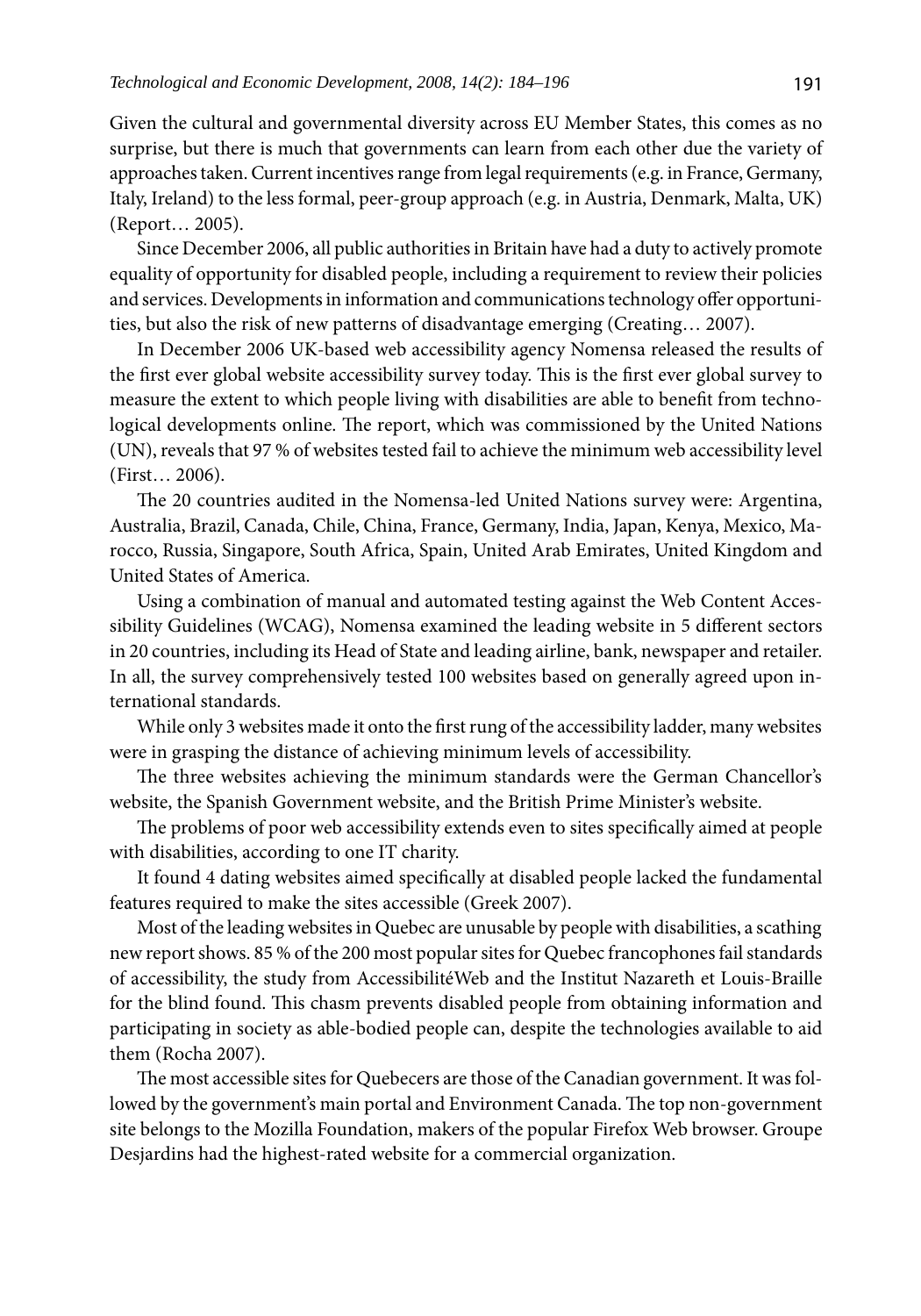## **6. Lithuanian state institutions' websites in context of valid requirements**

Lithuanian state institutions' websites should ensure an easy access to even 4 essential types of information of European state sector: legal, administrative, cultural and information of environment protection and to data of recent conditions of traffic and traffic jams. Lithuanian Republic state institutions widely present public information on its websites. Purpose of portal "Government Electronic Gates" is submission of public services of administration institutions and public information to residents, business subjects and others interested groups and maintenance by principle of "one window".

The purpose of state institutions' websites is to spread information regarding state institution's activity by Internet, to stimulate citizens actively take part in state government, to ensure clarity of state institutions' activity, to supply public services by electronic communication measures, both to ensure consultations of government with residents. It is important to adapt such websites to the disabled persons. Because of such purpose Lithuanian Republic Government stated provision that state institutions' websites should fit recommendations of adaptation of Internet to disabled persons.

Common requirements to state institutions' websites (Lithuanian… 2003b) were certified seeking to standardize the state institutions' websites, to ensure its functionality, actuality, trustworthiness, and search opportunities on providing information. It presents attitudes concerning the structure of state institutions' websites, adaptation to disabled persons and administration of information.

Committee of Information Society Development of Lithuanian Republic Government certified "Methodical recommendations of websites' adapted to disabled persons creation, testing and evaluation" (Instructions… 2004) in 2004, and in 2005 - Rules of working of "Government Electronic Gates" providing public electronic services, where standards of adaptation of websites for disabled persons are forecasted.

### **7. Lithuanian state websites adaptation for disabled persons**

During research the main Lithuanian state websites were analysed. It means that websites of Lithuanian Republic Parliament and its administration, of Lithuanian Republic President and his administration, of Lithuanian Republic Government, of ministries and other state institutions were analysed. Links to these institutions are presented on Government site in point "Links". The purpose of analysis was to establish how these websites are adapted for disabled persons. Authors did not analyse particular technical solutions using on certain websites. If website is adapted for the disabled, it was decided by a particular link. Amount of analysed objects was 120.

We could notice, only one website of the 3 main state websites has link "adapted for disabled" – Government website (www.lrv.lt). Lithuanian Republic Parliament's website has link "text version".

Only 9 websites of ministries' websites have such link, it means only 69,2 %. If we analyse both websites of ministries and its institutions, this amount markedly increases. Eleven of 13 groups (85 %) – or ministry's website or its institution's websites are adapted for disabled persons (but from all 74 websites only 21 are adapted - 29 %). Only three websites (13,6 %) of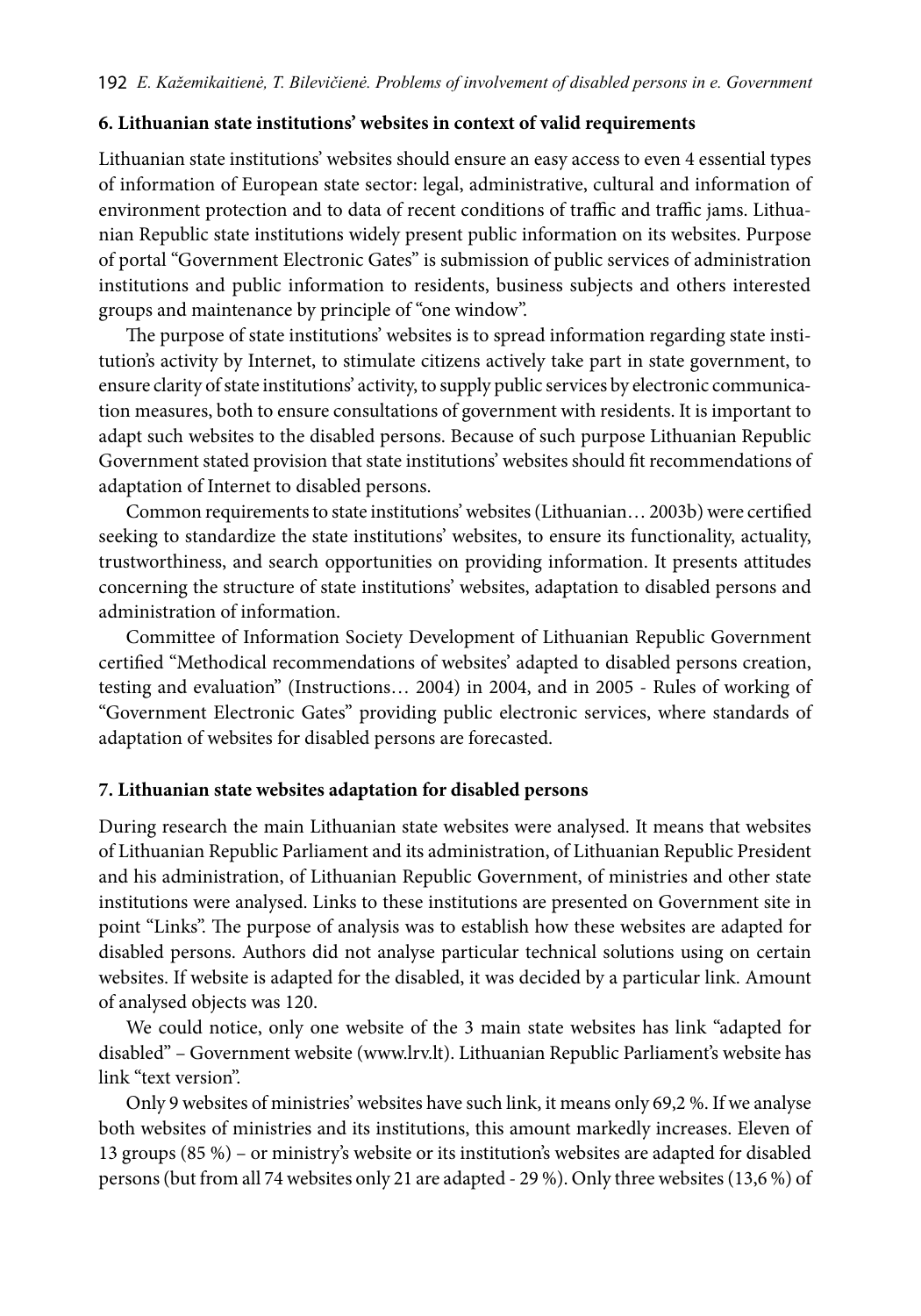22 Parliament institutions are adapted for the disabled – it is Office of Parliament Controller and Investigation Centre of Genocide and Resistance, Lithuanian national radio and TV. 33 websites (28 %) of all 120 analysed institutions are adapted for disabled persons.

It is interesting to analyse what particular websites have such links. Sites of Environment Ministry (www.am.lt) – both website of Ministry and of Agency of Environment Protection, of Environment Protection Inspections; Treasury Ministry (www.finmin.lt) – website of Taxes Inspection is adapted. Social Protection and Labour Ministry's website (www.socmin. lt) is not adapted for disabled persons, but sites of Service of Labour Market Education and Invalid Affairs Service are adapted. But the site of Social Insurance Fond is not adapted. Sites of Roads Direction and State Transport Inspection of Communication ministry (www. transp.lt) are adapted; site of State Patient Till of Health Protection Ministry (www.sam.lt) is adapted. Websites of Education and Science Ministry (www.smm.lt), Economy Ministry (www.ukmin.lt), Ministry of Foreign Affairs (www.urm.lt), Justice Ministry (www.tm.lt) are adapted for disabled persons. But portal of Legal Information Centre (www.infolex.lt) isn't adapted to the disabled.

We can notice that websites of environment protection, cultural and education institutions are adapted for disabled persons in the best way. Both websites of such important institutions as Taxes Inspection, Patient Till, and Statistical Department are adapted. But some very important institutions' websites as Social Protection and Labour Ministry, Social Insurance Fond, Labour Market are not adapted. And portal "Government Electronic Gates" has not link "adapted for disabled persons". Internet site of Lithuanian Republic Prosecute Office (www.lrgp.lt) is adapted for disabled persons.

### **8. Conclusions**

Lithuanian National Sustainable Development Strategy and measures of its realisation are based on several main principles; one of them is the principle of equal opportunities. It means that for solving the problem of social disjuncture it should be ensured the opportunity for social groups of residents to assume a proper education, to choose and influence the important solutions in their life.

Processes of information society development are directly connected with state institutions activities. These institutions, according to valid acts, accomplish different means for modernisation of public administration by implementation of information technologies. Application of information technologies and new opportunities of supplement of public services by electronic channels should provide the opportunity to better serve residents.

New information technologies ensure a cheaper and simpler process of information acceptance, process, keeping and transmitting. All kinds of institutions and enterprises more and more of its activities and information relations move to electronic communication space.

Seeking to provide an equal rights and opportunities for disabled persons to use measures for their social and economic integration in society life, it is important to reduce disjuncture of disabled persons. One of the most important grounds for reduction of this disjuncture is adaptability of Internet information environment for them. Information networks, e-mail become measures of education, communication, social integration of disabled persons.

Accessibility of information services for the disabled should be ensured during projecting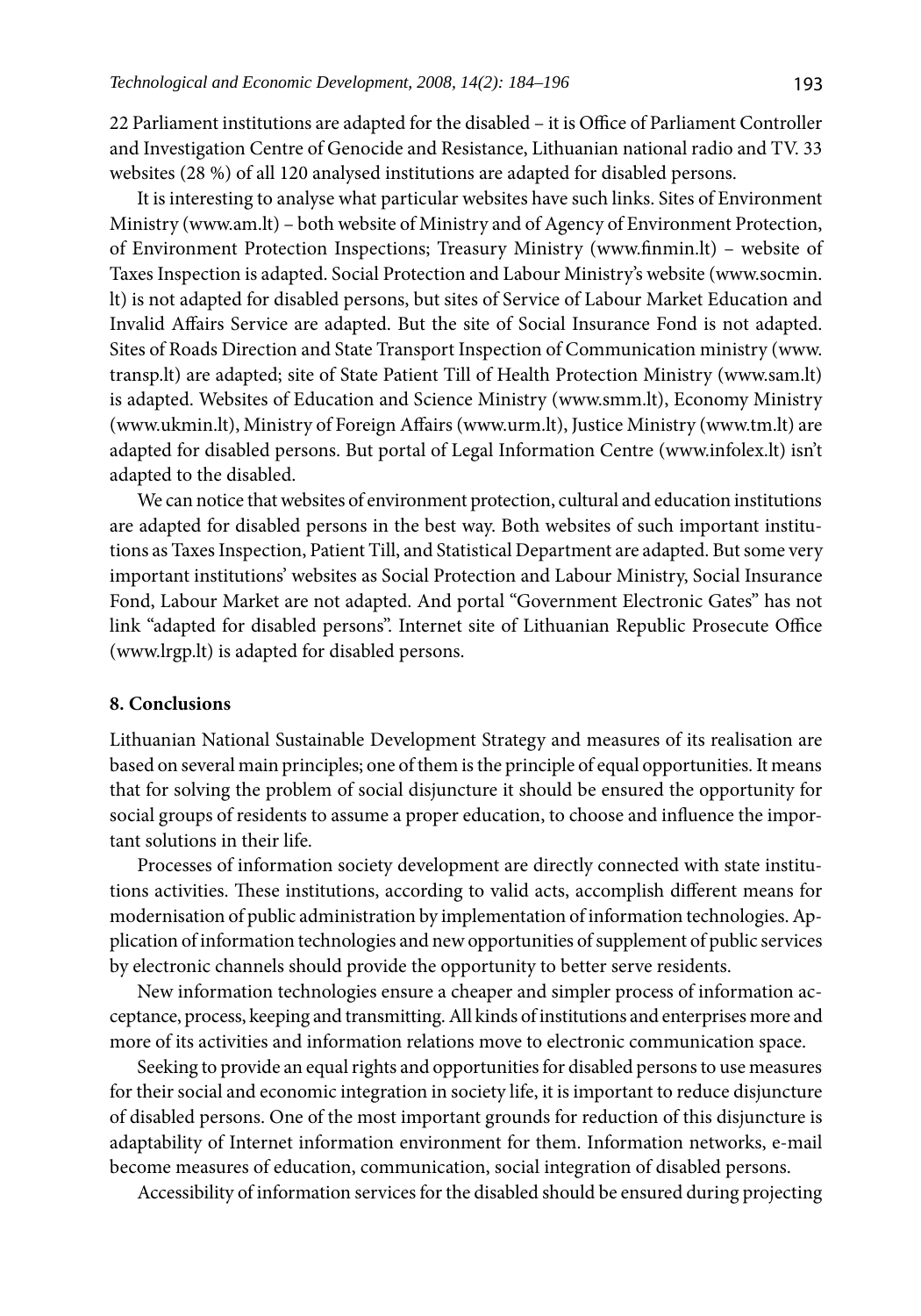time, norms of adaptation of elements of social destination information for disabled persons should be regulated in legal acts. Stream of electronic information diffusive from governmental institutions should be available for everyone.

As researches of foreign authors show, problem of application of internet sites for disabled persons is actual till then in European countries and the whole world.

It is important to reduce the disjuncture of disabled persons, seeking to create for them equal rights and opportunities to use measures for their social and economic integration, being involved in social life. One of the important bases for it is adaptation of information environment to the disabled. Lithuanian state institutions websites are not enough adapted for requirements of disabled persons. Only 28 % of all analysed websites have link "adapted for disabled". Websites of environment protection, cultural and education institutions are adapted to disabled persons in the best way. But most of Lithuanian state institution should adapt its websites to disabled persons' purposes. We should notice that 69,2 % of Lithuania ministries' Internet sites are adapted for disabled persons. We can notice the positive dynamics of adaptation of public administration Internet sites for those persons.

### **References**

- Burchardt, T. 2006. Foundations for measuring equality, *A discussion paper for the Equalities Review*. *ESRC Research Centre for Analysis of Social Exclusion,* London School of Econo mics [cited 30 08 2007]. Available from Internet: <http://sticerd.lse.ac.uk/dps/case/cp/CASEpaper111.pdf>.
- Common Actions for Growth and Employment: *The Community Lisbon Programme Communication from the Commission to the Council and the European Parliament.* Com. 2005. 330 final.
- Creating an alternative future. 2007. Disability Rights Commission. Available from Internet: <http:// www.equalityhumanrights.com/Documents/Disability/General%20advice%20and%20information/

Disability%20agenda/Disability%20agenda%20Creating%20an%20alternative%20future.pdf>.

- e-Europe 2005: An information society for all. Com. 2002. 263 final.
- European Employment Strategy. 2001. Available from Internet: <http://europa.eu.int/comm/employment\_social/empl&esf/ees\_en.htm>.
- First ever global accessibility survey reveals only 3% of websites tested reach minimum levels. 2006 [cited 21 01 2008]. Available from Internet: <http://www.nomensa.com/news/at-nomensa/2006/12/nomensa-publishes-global-audit-with-united-nations.html>.
- Foley, P.; Alfonso, X.; Fisher, J.; Bradbrook, G. 2005. eGovernment: Reaching socially excluded groups? *Report prepared by IECRC and Citizens Online for the IDeA* [cited 30 08 2007]. Available from Internet: <http://www.idea.gov.uk/idk/core/page.do?pageId=1074872>.
- Greek, D. 2007. Dating websites fail disabled people, *Computeraktive* [cited 21 01 2008]. Available from Internet: <http://www.computing.co.uk/computeractive/news/2174636/dating-websites-cold-shoulder>.
- i2010 A European Information Society for Growth and Employment. *Communication from the Commission to the Council, the European Parliament, the European Economic and Social Committee, and the Committee of the Regions*. Com. 2005. 229 final.
- i2010 − First Annual Report on the European Information Society. *Communication from the Commission to the Council, the European Parliament, the European Economic and Social Committee, and the Committee of the Regions.* Com. 2006. 215 final.
- Instructions from the director of the Information Society Development Committee, No. T-40, 2004 03 31.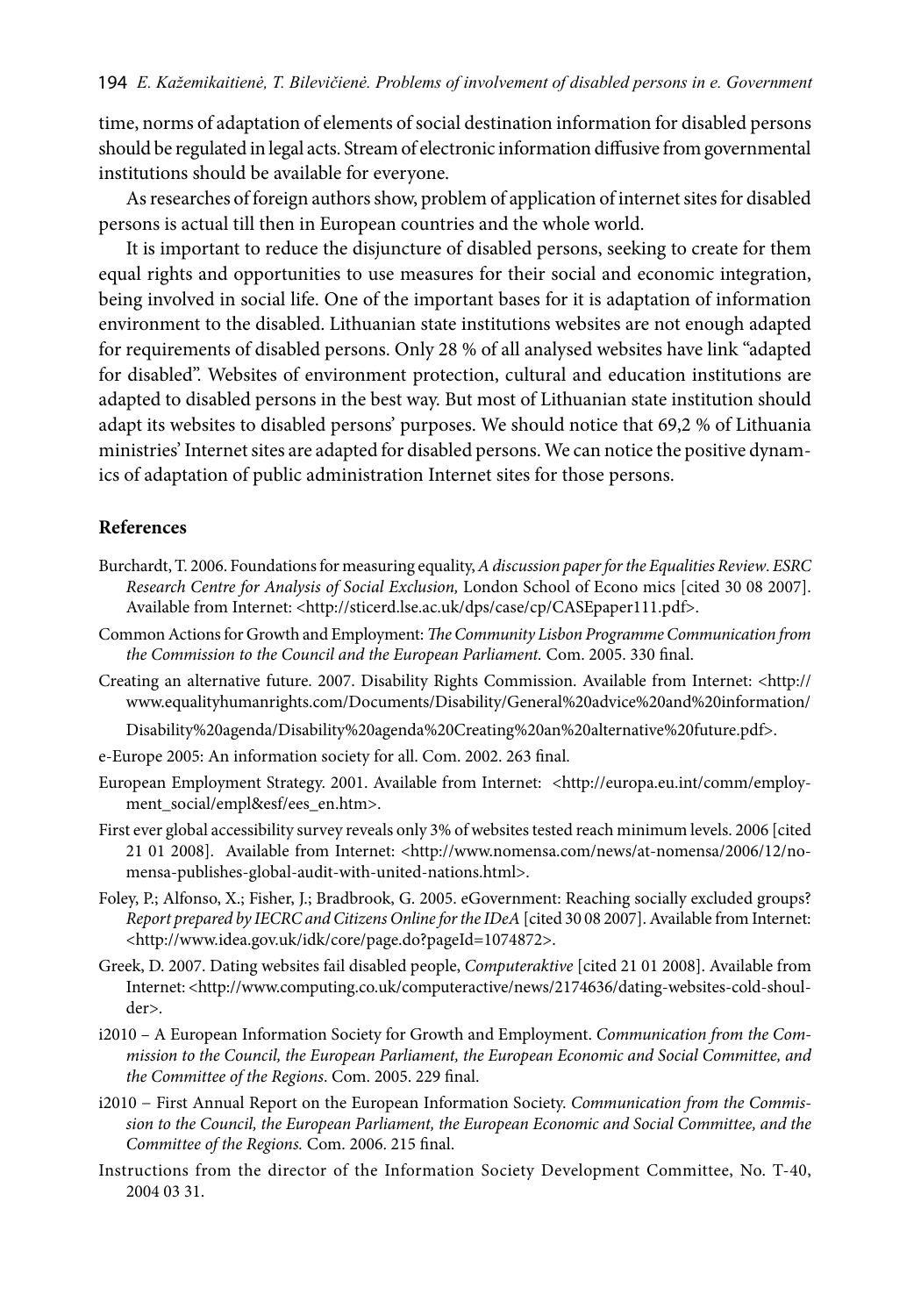- Kaye, S. H. 2000. *Computer and Internet Use Among People with Disabilities*, National Institute on Disability and Rehabilitation Research [cited 10 05 2007]. Available from Internet:
- <http://dsc.ucsf.edu/pdf/report13.pdf>.
- Kim, C.-K. 2007. Federal employees with disabilities with regards to occupation, race, and gender, *Public Personnel Management* 36(2): 115–125.
- Lithuanian government resolution concerning the Lithuanian national concept on the development of the Information Society, No. 229, 2001 02 28.
- Lithuanian government resolution (2002a) "Regarding confirmation of national programme of 2003-2012 years of social integration of disabled" Nr.850, 2002 06 07.
- Lithuanian Parliament resolution (2002b) "Regarding national permanent development strategy" Nr.IX-1187, 2002 11 12.
- Lithuanian government resolution concerning a concept on E-government (2002c), No. 2115, 2002 12 31.
- Lithuanian government resolution (2003a) "Regarding confirmation and implementation of national strategy of sustainable development" Nr.1160, 2003 09 11.
- Lithuanian government resolution (2003b) "Regarding common demands for internet sites of governmental institutions" Nr. 480, 2003 04 18.
- Lithuanian government resolution concerning the strategy of public administration development through 2010, No. 488, 2004 04 28.
- Pilling, D.; Barrett, P.; Floyd, M. 2004. *Disabled people and the Internet: Experiences, barriers and opportunities*, City University [cited 30 08 2007]. Available from Internet: <http://www.jrf.org.uk/bookshop/eBooks/1859351867.pdf>.
- Report eAccessibility of public sectorservices in the European Unijon. 2005 [cited 30 08 2007]. Available from Internet: <http://archive.cabinetoffice.gov.uk/e-government/resources/eaccessibility/>.
- Rocha, R. 2007. Many leading websites are unworkable for the disabled, *The Gazette* [cited 21 01 2008]. Available from Internet: <http://www.canada.com/montrealgazette/news/business/story. html?id=409bd10d-8191-434a-a5b2-59d7a8da12a7&k=49495>.
- The Lithuanian law on the social integration of differently abled persons. No. I-2004, 1991 11 28.
- Web Content Accessibility Guidelines 1.0. W3C Recommendation 5-May-1999. Available from Internet: <http://www.w3.org/TR/WAI-WEBCONTENT>.

# **DALYVAVIMO ELEKTRONINĖJE VALDŽIOJE PROBLEMOS**

#### **E. Kažemikaitienė, T. Bilevičienė**

#### Santrauka

Europos Sąjungos darnaus vystymosi strategijos pagrindą sudaro aplinkosauga, ekonominis ir socialinis vystymasis, siekiant sukurti sveiką aplinką ir geresnę gyvenimo kokybę dabartinėms ir ateinančioms kartoms. Pereinant prie informacinės visuomenės, gausi informacia tampa prieinama naujais, įvairiais formatais ir gali būti pateiktas nepriklausomai nuo vietos ir laiko bei pritaikoma pagal atskirų asmenų poreikius ir reikalavimus. Informacinės visuomenės kūrimas yra pirmasis iš trijų Lietuvos valstybės prioritetų, įtvirtintų Valstybės ilgalaikės raidos strategijoje, tai atitinka Europos Sąjungos siekius. Lietuvos informacinės visuomenės plėtros tikslai yra suderinti su Lisabonos strategija bei iniciatyvos "e-Europe – informacinė visuomenė visiems" nuostatomis bei reikalavimais. Tobulinant e. valdžią, svarbu skatinti paslaugų teikimą elektroniniais būdais, užtikrinti gyventojams galimybę naudotis šiomis paslaugomis. Sprendžiant šį uždavinį, svarbu užtikrinti prieigą prie šiuolaikinių technologijų visiems norintiesiems. Lygių galimybių principo įgyvendinimas socialinės atskirties gyventojų grupėms turi užtikrinti galimybę